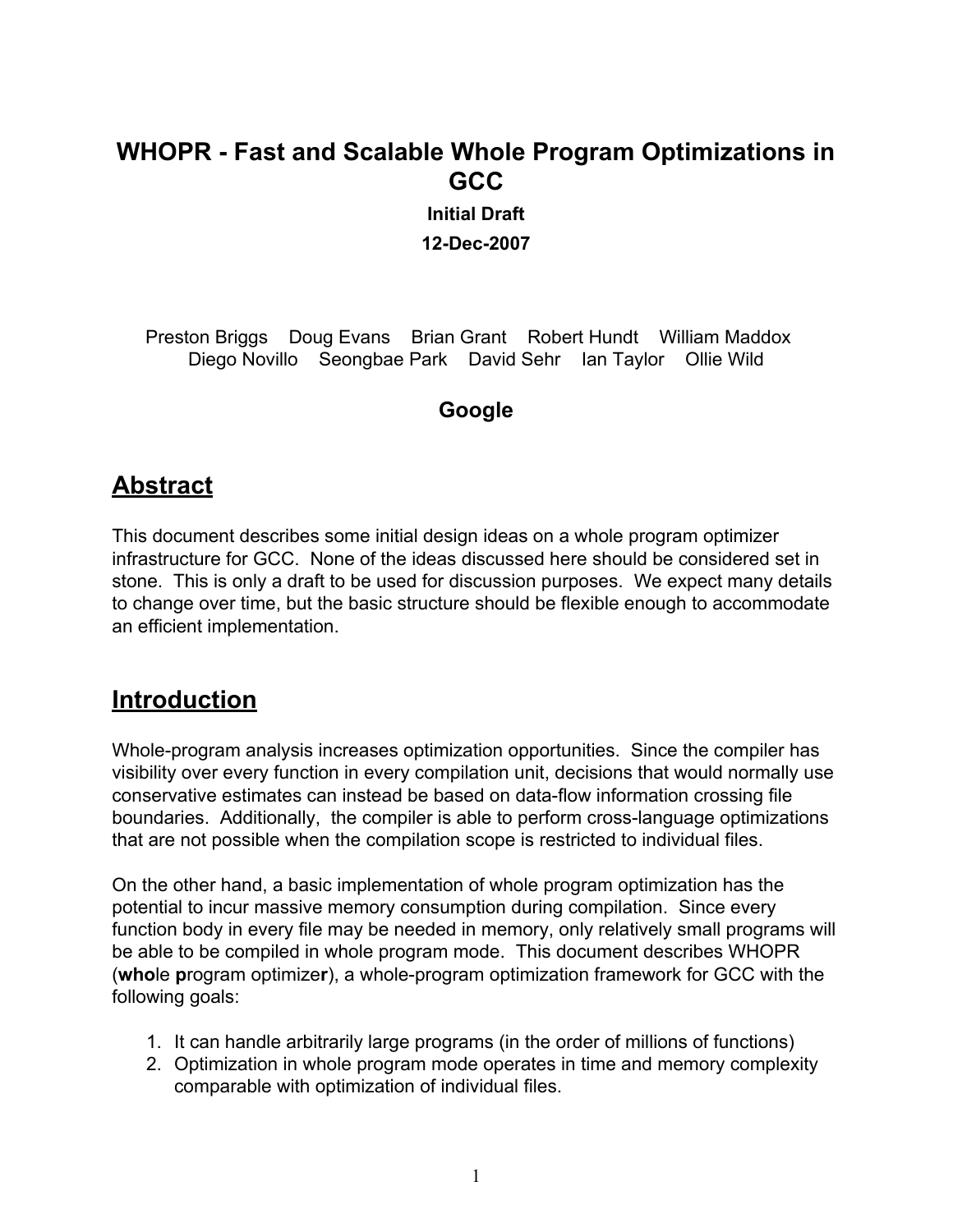- 3. WHOPR can accommodate several modes of operation to improve compile times and memory utilization
	- 1. Call-graph partitioning to group closely related functions
	- 2. Support incremental optimization

The design is based on the following premises:

- 1. It is impossible (or undesirable) to fit all the function bodies in memory.
- 2. The global call-graph itself can always fit in memory. This will ultimately limit scalability, but it should be possible to handle call-graphs with ~1M nodes and ~1M edges in less than 500Mb of memory.

Although the approach suggests that the compiler will have access to every single component that makes up the final application binary, in reality this situation will rarely, or never, occur. Modern software systems make extensive use of third party and system libraries that are dynamically loaded while the application executes. When these boundaries are found during optimization, GCC could simply handle the case as a regular clobber/escape site. Other, more aggressive, alternatives are possible as well and discussed in later sections.

# **Design**

WHOPR tries to maximize the amount of parallel and independent work to take advantage of clustered and multiprocessor machines. Optimization proceeds in three main phases

- 1. Local generation (LGEN) This stage executes in parallel. Every file in the program is compiled into intermediate language (IL) together with the local call-graph and summary information.
- 2. Whole Program Analysis (WPA) This stage is performed sequentially. The global call-graph is assembled, and a global analysis process makes transformation decisions. The global call-graph may be partitioned to facilitate optimization during phase 3.
- 3. Local transformations (LTRANS) This stage executes in parallel. All the decisions made during phase 2 are implemented locally in each target file, and final object code is generated. Optimizations which cannot be decided efficiently during phase 2 may be performed on local call-graph partitions.

This process is depicted below. Notice that the files emitted by the LGEN phase are not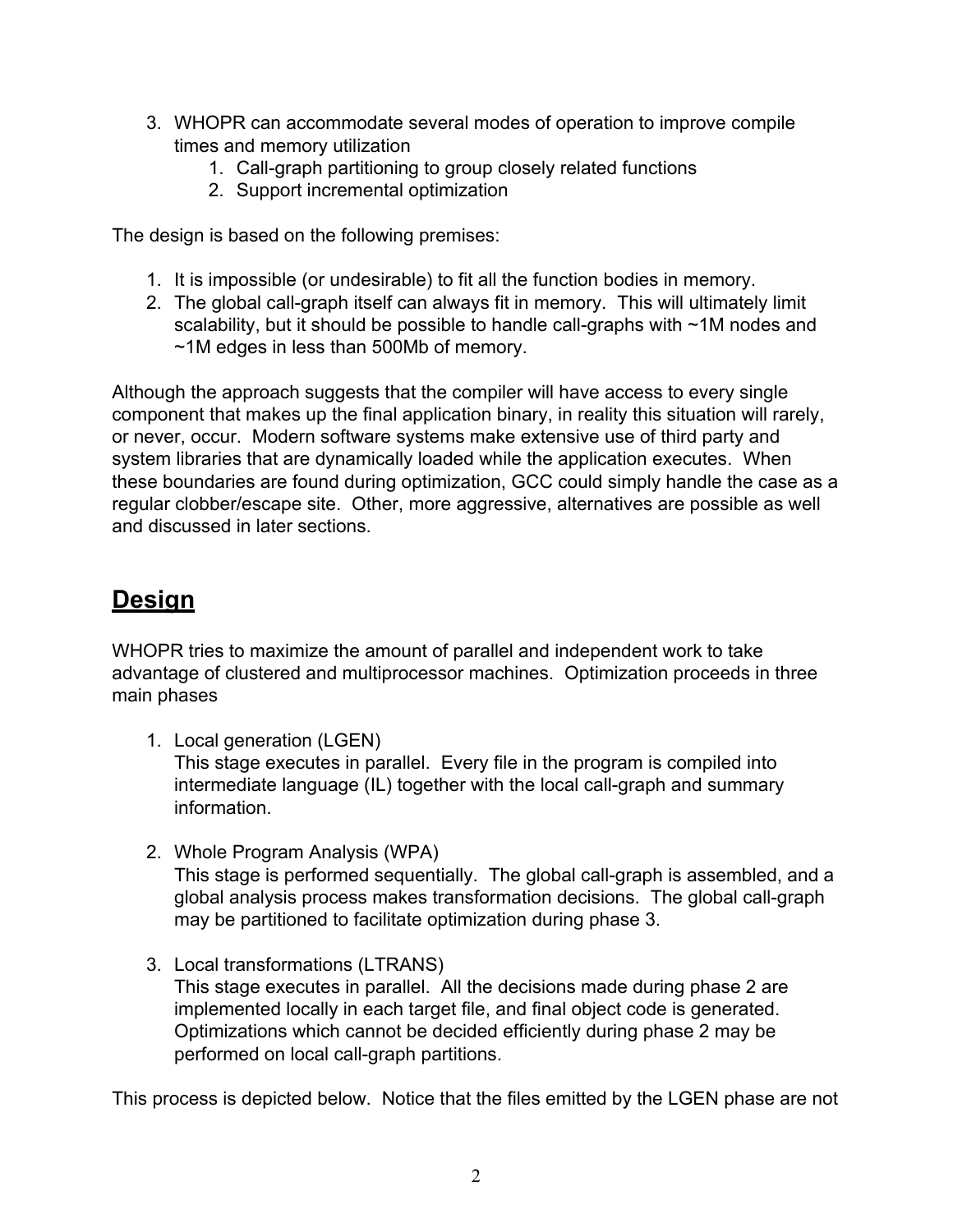necessarily the same files as those used during transformation. The details of each phase are described in the following sections.



#### Overview of WHOPR

Another important issue to consider is that not every aspect of this design needs to be implemented inside GCC. While each of the three main stages (LGEN, WPA and LTRANS) are to be implemented inside GCC, the launching of processes and the distribution of files will probably be implemented as an external helper application.

### **Local generation (LGEN)**

During this stage, every compilation unit (CU) is compiled into an intermediate object file, containing the GIMPLE representation and summary information needed for the WPA phase. For notational convenience in this document, we will assume that from each input file a file with extension **wpo1** is generated (the implementation may decide to use a different extension).

The contents of **wpo1** files may vary and it is organized in two broad areas: an index section, with summary information for the file, and a body section, with the GIMPLE representation of every function in the file. The index section contains everything needed to analyze the file without having to traverse all the function bodies. Minimally, it should contain:

- 1. Local call-graph, or at least all the call-graph nodes for every function in the file.
- 2. Symbol table, describing every global and local symbols defined in the file.
- 3. Type table, describing every data type referenced in the file.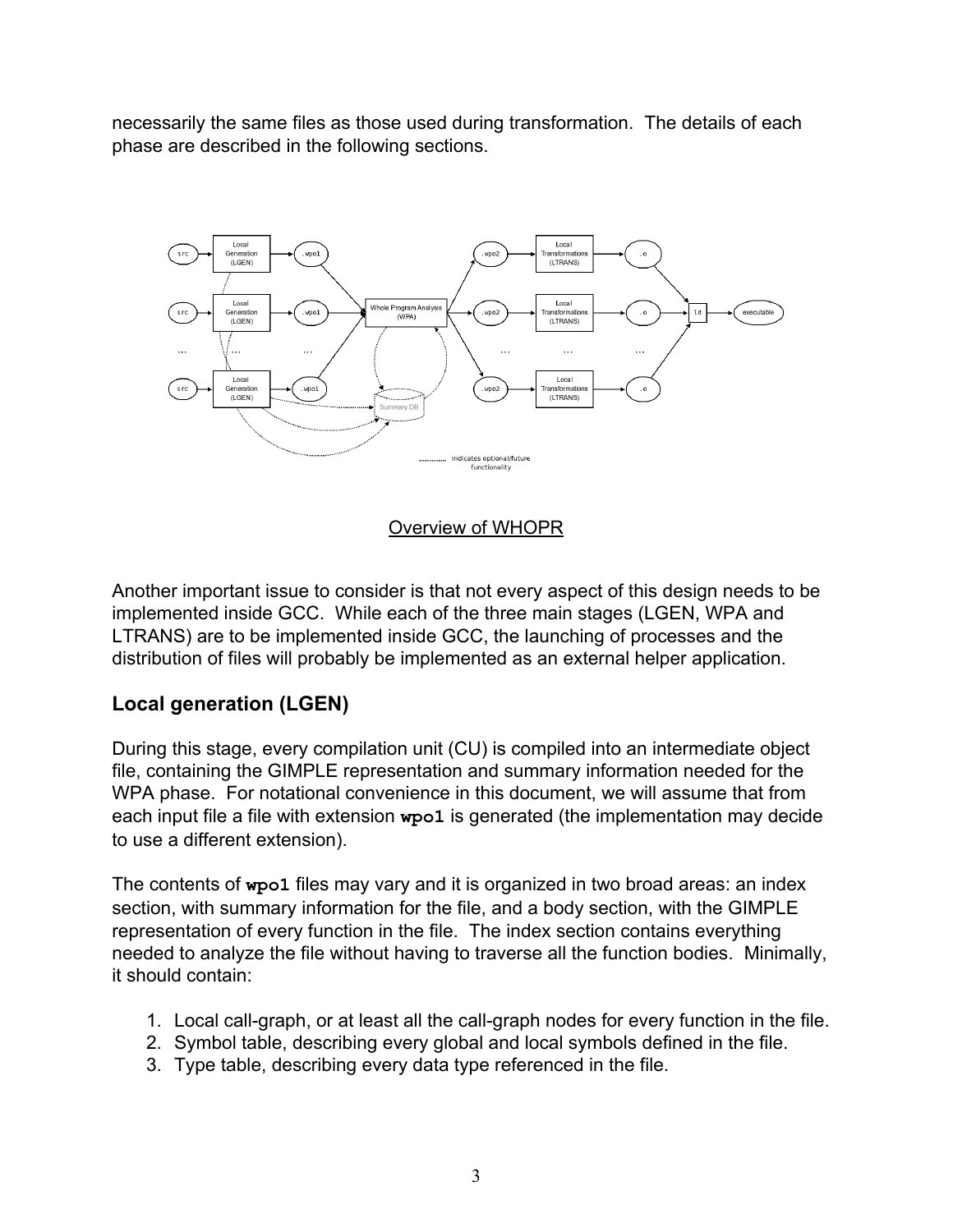An important implementation feature in this phase will be streaming speed. The WPA phase will need to very quickly incorporate and aggregate local information from every compilation unit to build the global call-graph and perform analysis. To this end, an important implementation goal for **wpo1** files is compactness of representation to provide fast IR and index streaming.

Additionally, to support incremental analysis in the future, a global database may be maintained with summary information for all the files in the application. This database need not be large. One alternative is for each LGEN process to simply write checksum information for the body into the Incremental IPA database. This checksum can later be used by WPA to determine whether a particular file has changed since the last time the application was compiled.

Another alternative for LGEN is to compile each file to completion, and emitting locally optimized target code in each **wpo1** file. This would allow the compiler to bypass the WPA and LTRANS phases and go directly to the linker.

#### **Whole Program Analysis (WPA)**

After all the individual CUs have been compiled and (optionally) optimized locally, the compiler collects all the local call-graphs from every CU to perform whole program analysis (WPA) on the global call-graph. This will produce a global optimization plan that will later be used to perform local transformations (LTRANS).

The global call-graph is the union of all the individual call-graphs in every CU. Summary information in each local call-graph is propagated over the global call-graph and a transformation plan is decided. Conceptually, this phase writes out new object files (**wpo2**), containing a transformation plan and the analysis results from WPA that affect the local call-graph. However, the mapping between **wpo1** and **wpo2** files need not be 1-to-1. Various options are possible

#### 1. **1-to-0 mapping**

A **wpo2** file is not generated, the original **wpo1** file is either renamed with a **.o** extension, or used directly in the final link.

#### 2. **1-to-1 mapping**

A **wpo2** file contains no object code nor IR. It only contains the local call graph with the updated summary information. This is used to optimize the IR in the **wpo1** file to generate the corresponding **.o** file used in the final link.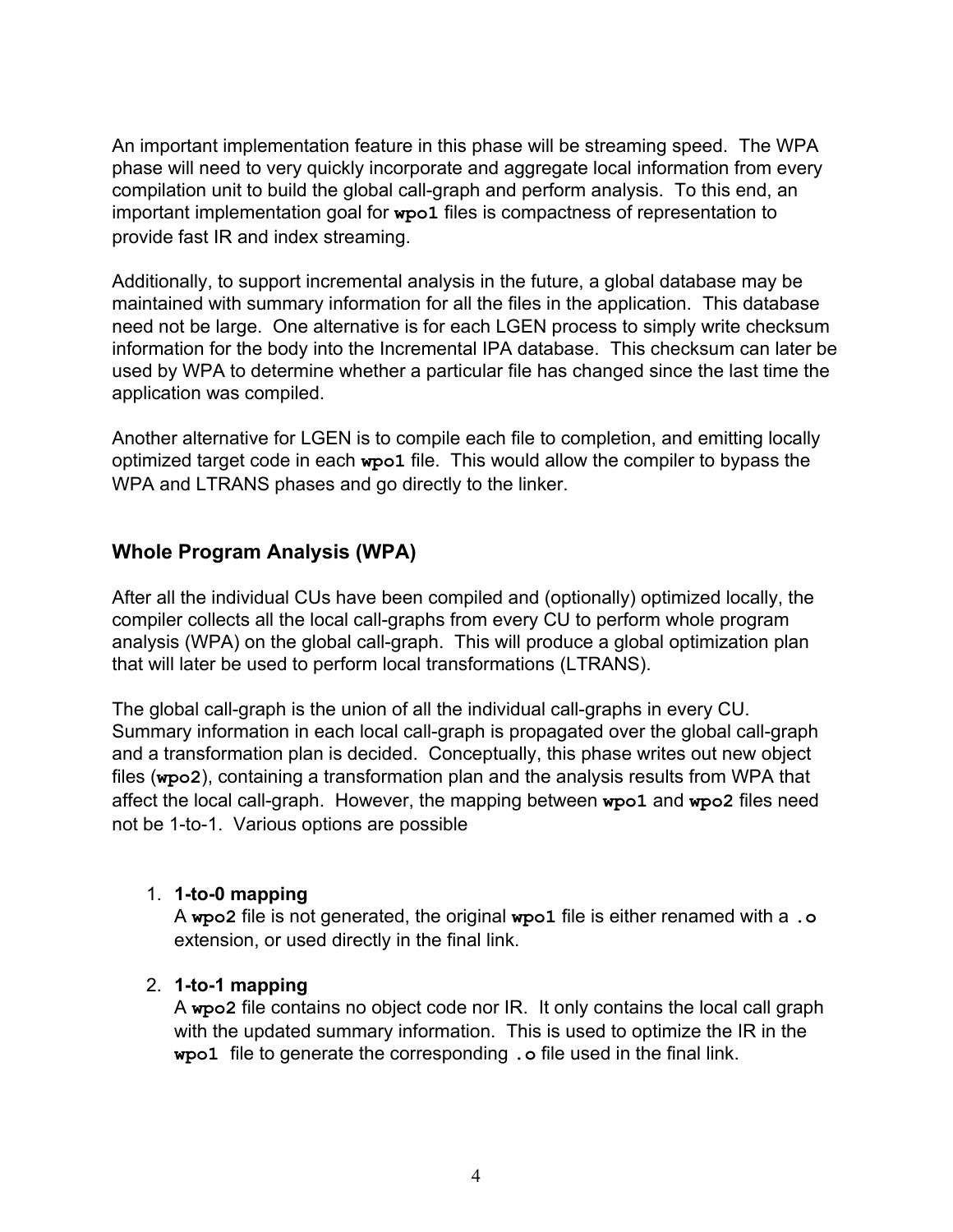#### 3. **many-to-1/many-to-many/1-to-many mappings**

One or more **wpo1** files are combined into one or more **wpo2** files which are then optimized and used to generate the **.o** file used in the final link. This mode of operation may be used when the global call-graph can be partitioned so that functions that are closely related in the program are optimized as a single CU. When this happens, all the functions in the aggregated CU can be optimized with all the IPA passes that require function bodies to operate. Optimizations across CUs will mostly use summary-based transformations.

This stage may implement an incremental approach using the global summary database. This document does not define what the database should contain, nor how WPA may use its contents. Conceptually, this database contains all the results from global analysis collected during the previous compilation of the application. This enables WPA to process only those **wpo1** files that have changed (e.g., by using checksums on the GIMPLE bodies).

The result of WPA is a local transformation plan that is emitted into every **wpo2** file. Also, in the case of incremental analysis, the summary database is updated with analysis results and any other state required to make incremental decisions later. Furthermore, for incremental compilations, if neither the transformation plan nor the input **wpo1** files have changed according to checksum information in the summary database, then the corresponding **wpo2** files need not be generated.

WPA may decide to partition the call-graph. In this case, summary information is used to assign weights to the nodes and edges of the call-graph. Edge weights approximate the cost of missed optimization opportunities should they cross a partition boundary. Node weights estimate the memory consumed by a node. The call-graph is partitioned so as to limit the sum of edge weights crossing partition boundaries while evenly distributing node weights. All the functions in the same partition are emitted to a single **wpo2** file. In this cases, functions from multiple input files will be compiled as if they came from a single source file. This enables the local transformation phase (LTRANS) to perform inter-procedural optimizations that require the presence of every function body.

During analysis, WPA will likely find edges in the global call-graph that go into third party code for which no source code is available. This is typical of external and system libraries. At these boundaries, the default behaviour is to assume the worst and consider the edge a clobbering site or escape point. However, if a summary database is available for the third party code, WPA should use it to its advantage. This summary need not be overly complex, it may simply be mod/ref information for specific kinds of symbols or types. Note that the implementation of such a system needs to be careful with respect to versioning. The information in the summary database must match the library being linked in. Additionally, for dynamically linked code, it may not even be safe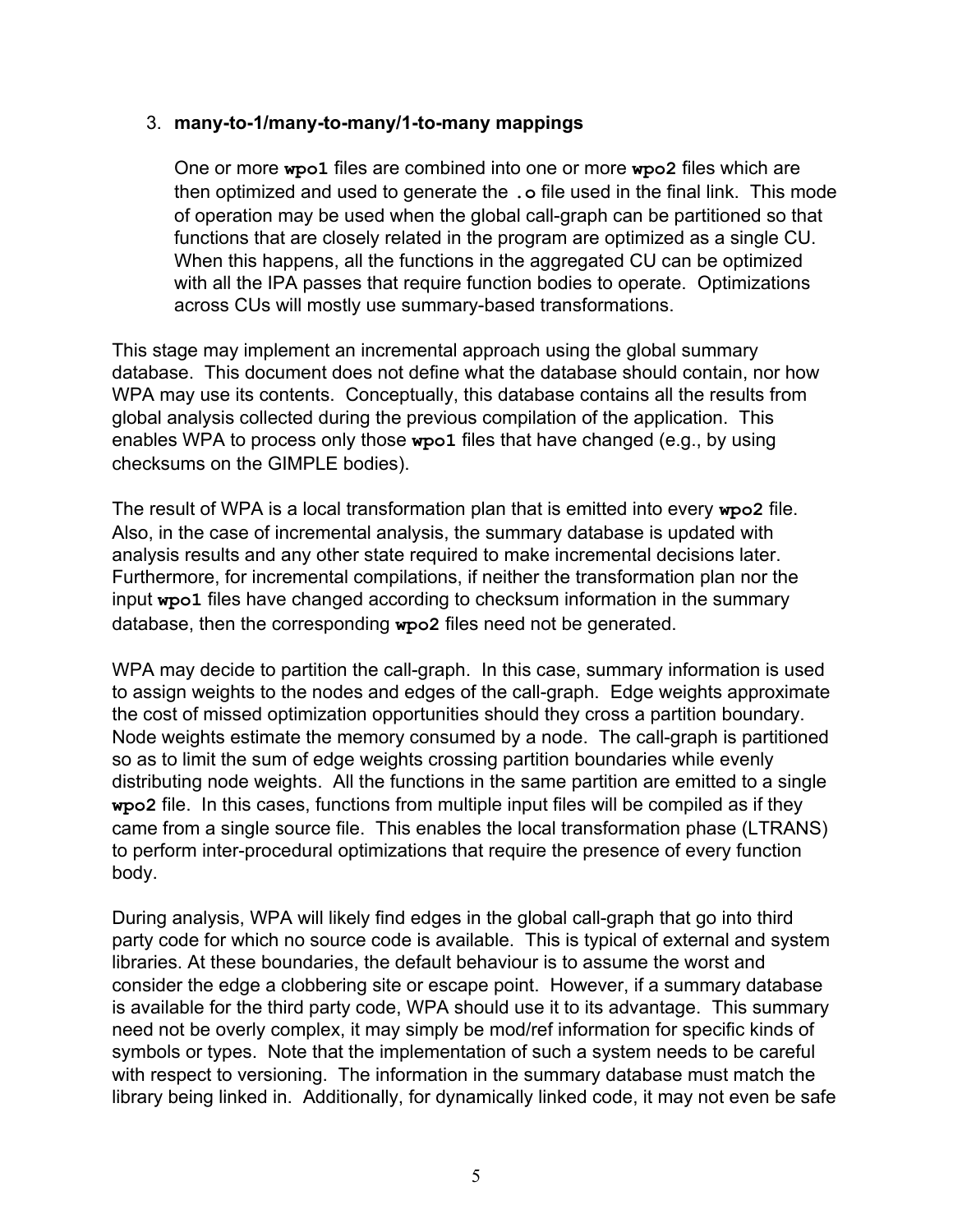to use the summary database, as the application may load different versions of the same code at different times during execution.

In terms of concurrency, the WPA stage is sequential. While it may be possible to multi-thread some or most of its activities, we do not expect this phase to exhibit good concurrency, nor we expect this phase to be amenable to distribution. Even a multi-threaded WPA will require several synchronization points to access the incremental database, build the global call-graph, perform transitive closures, etc.

### **Local Transformation (LTRANS)**

The compiler is invoked again on each **wpo2** (or **wpo1**) file for final optimization. All the transformation decisions and analysis results from WPA are implemented locally in each file. This generates final **.o** files that are sent to the linker to generate the target executable.

Each **wpo2** file represents a subgraph of the global call-graph for the application. It may even contain duplicate call-graph nodes to satisfy the requirements of certain transformations like inlining. For instance, suppose that the partitioning decided during WPA specifies that function  $f \circ \circ$  () is to be inlined inside two different partitions **f1.wpo2** and **f2.wpo2**. Since both **wpo2** sets are going to be handled by different LTRANS nodes, the body of **foo()** needs to be replicated in both **f1** and **f2** partitions.

Memory is an important consideration during LTRANS. Either the size of **wpo2** files must be strictly controlled by the WPA partitioning scheme, or LTRANS must not require all function bodies to be in memory at the same time. In the latter case, a crucial implementation feature will be the ability to read GIMPLE bodies on demand very quickly.

Similar to LGEN, this phase is highly concurrent. It can be multi-threaded on multiprocessors and also distributed on clusters. Every **wpo2** file contains a transformation plan that applies to all the functions in the compilation unit.

Besides the transformation plan, each **wpo2** file will contain summary results from WPA that apply to all the local functions. This may include the global call graph or just summary information for every call-graph node referenced by the compilation unit.

### **Potential transformations**

We distinguish two classes of IPA transformations that are supported by this approach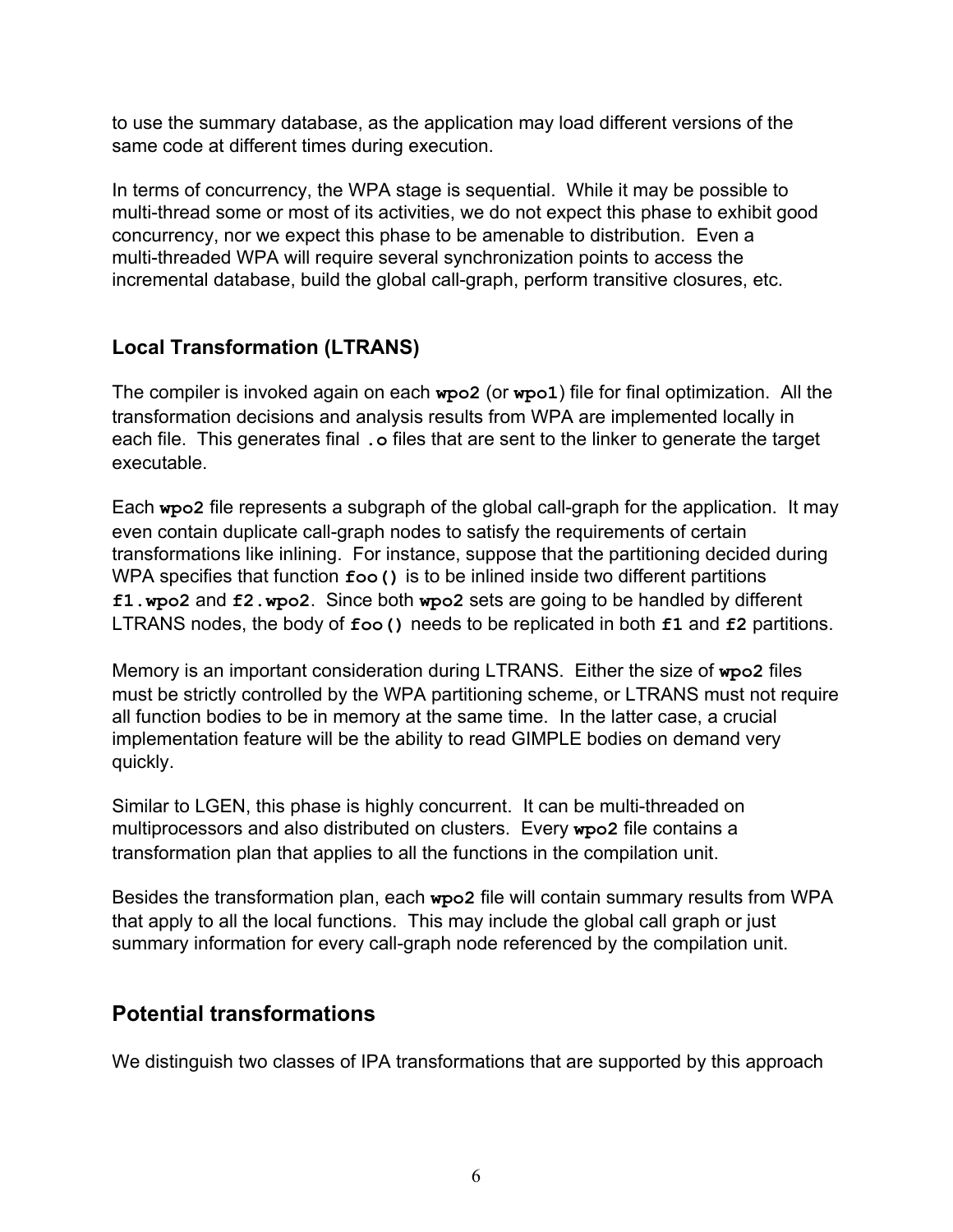### **Global decisions with local transformations**

These transformations only need summary information on each call-graph node to drive optimization decisions during the optimization of **wpo2** files. These are the ideal transformations from the point of view of scalability, since they are highly parallelizable and do not require significant amounts of IL to be live in memory simultaneously.

The following are some transformations that are possible to perform using this approach:

- 1. Devirtualization
- 2. Inline caching
- 3. PIC optimizations
- 4. Common block padding and splitting, array padding
- 5. Global variable analysis (assigned ones, global->static)
- 6. Class hierarchy analysis, static cast removal
- 7. Indirect call promotion
- 8. Dead variable elimination
- 9. Dead function elimination
- 10. Field reordering, structure splitting/peeling
- 11. Data reuse analysis
- 12. Inter-procedural prefetch

### **Global decisions with global transformations**

These transformations need to hold each function body in memory or at least be able to load function bodies on demand. Consequently, these transformations are more expensive. LTRANS may perform these transformations, but without the benefit of a global view. Their effectiveness will depend on how well the global call-graph is partitioned during WPA. Some of these transformations may also be modified to operate only on summary information.

- 1. Cross-module inlining
- 2. Virtual function inlining
- 3. Cloning
- 4. Inter-procedural points-to
- 5. Inter-procedural constant propagation

# **Summary Information**

The results of whole program analysis produce information in three scopes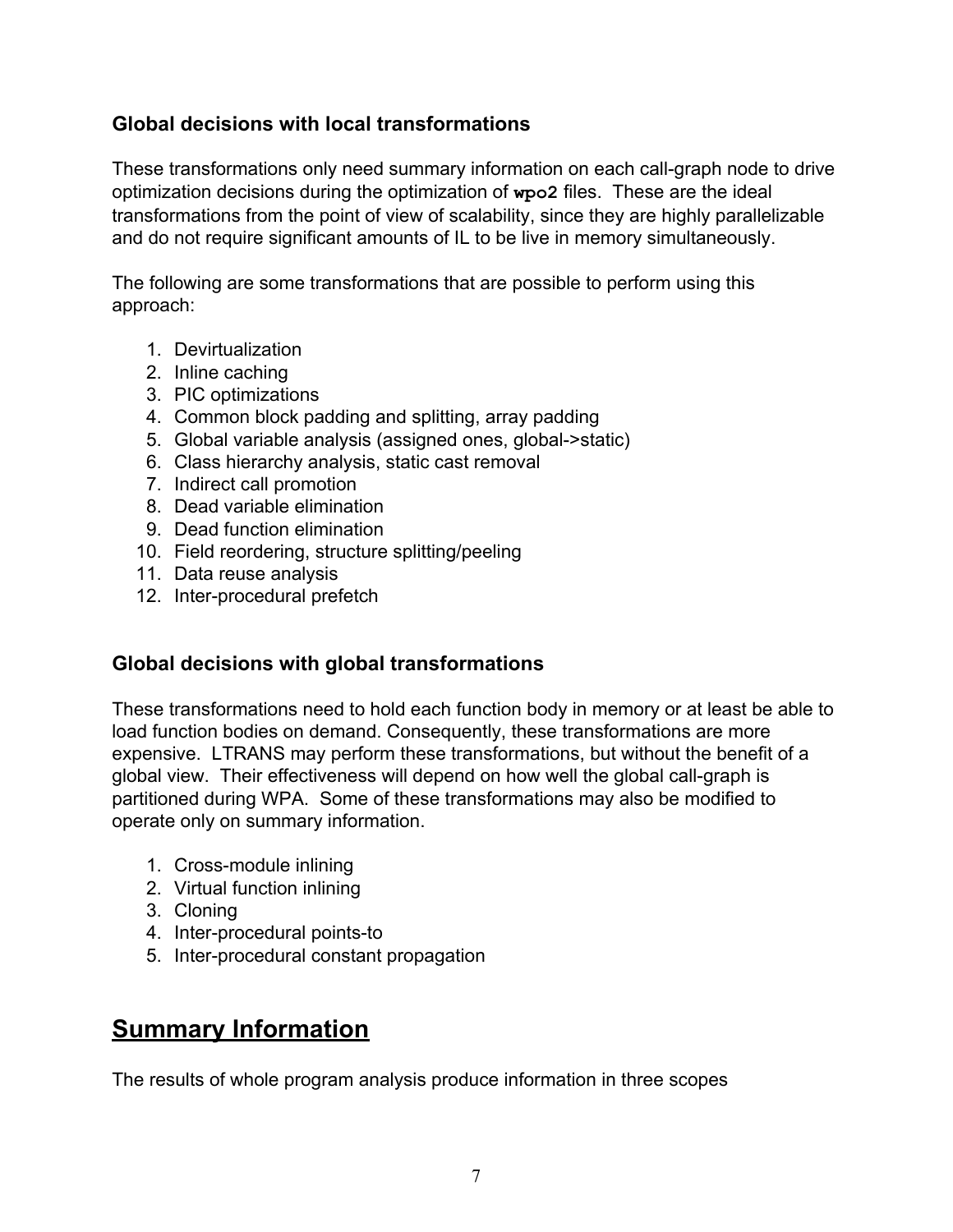- 1. The call-graph
- 2. A call-graph node
- 3. A call-graph edge

Each new analysis/optimization will add fields to each data structure but special care must be taken with information stored in nodes and edges. Currently, on a 64-bit host, each call-graph node uses 216 bytes, and each call-graph edge uses 88 bytes. This means that a call-graph with 1M nodes and 1M edges will require a minimum of 304Mb of storage. Therefore, we think that call-graph nodes should not grow much more beyond 1,000 bytes or so.

# **Implementation Plan**

### **Finish IR read/write**

The **lto** branch can currently write-out and read-in GIMPLE bodies in several test cases. However, this is still far from complete:

- 1. The reader loads in memory every function body of every .o file it receives.
- 2. Call-graph analysis and optimization assumes that all the function bodies are available and loaded in memory.
- 3. Basic reader/writer implementation is not complete and is likely inefficient.

### **Tuple representation for GIMPLE**

This work is being done in the **gimple-tuples-branch** branch. The conversion to a tuple data structure will allow for more efficient reader and writer stages as well as improved memory utilization. Currently, the branch is emitting RTL from tuples but none of the optimization passes have been converted. This work can continue in parallel with the other tasks on the **lto** branch, but it will force a reimplementation of the reader/ writer stages when finished.

### **Eliminate language hooks**

Language hooks ("langhooks") are call-back methods in the Front End (FE). This is used when the language-independent parts of the compiler need language-dependent information, such as whether two types are compatible. Information that used to be taken from the FE before should now be either not needed because it is encoded directly in the IL, or made independent from the FE by defining support in the middle end (e.g., the definition of a type system for GIMPLE).